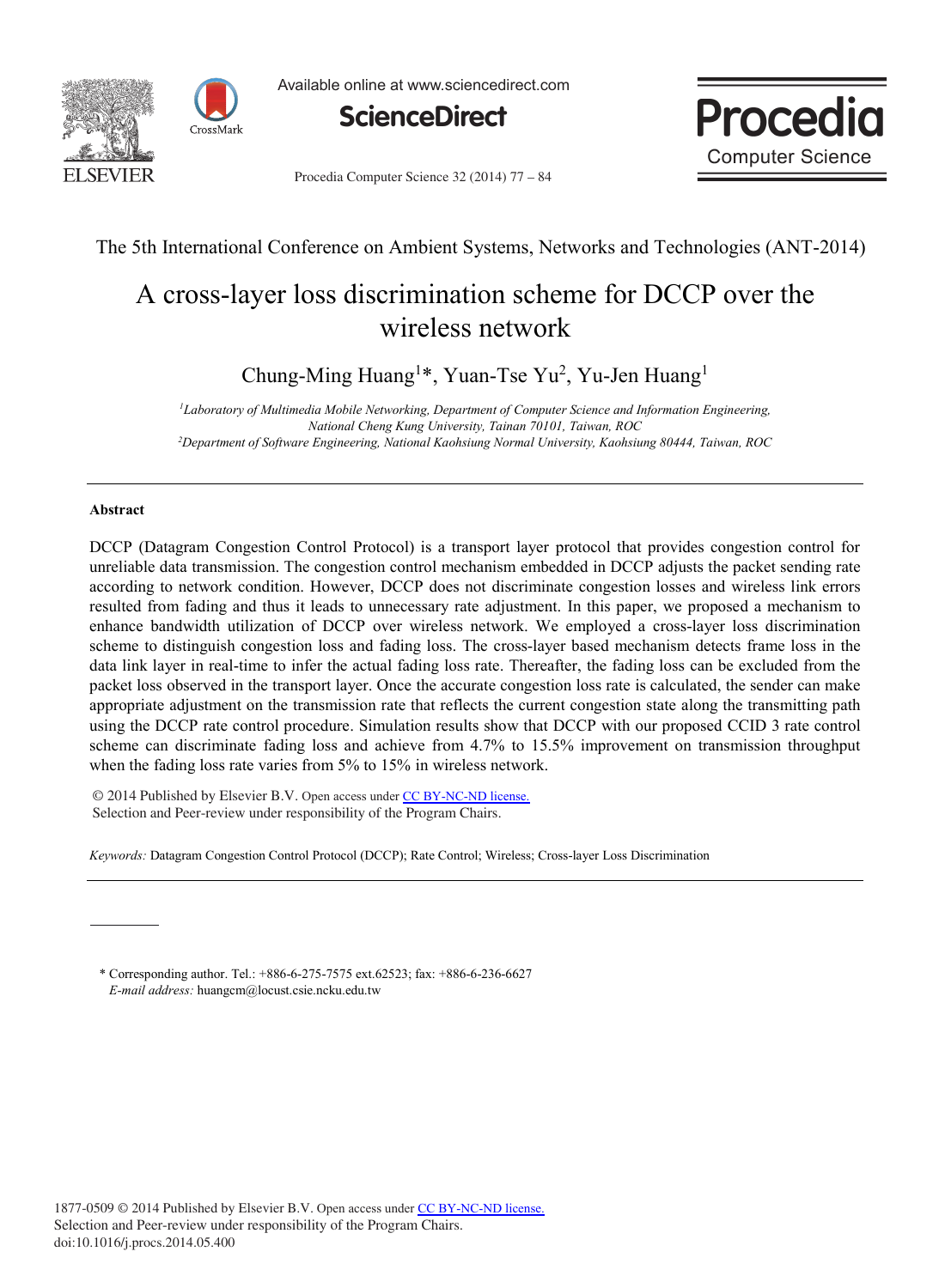#### **1. Introduction**

DCCP (Datagram Congestion Control Protocol) is a new transport layer protocol that is designed for providing higher transmitting capacity for real-time streaming service, e.g., video on demand and Internet telephony. DCCP implements congestion control for unreliable data transmission in the transport layer. Three built-in congestion control schemes are CCID 2, CCID 3 and CCID 4. A congestion control scheme can be selected during connection setup and dynamically altered, e.g., from CCID2 to CCID3 in real-time, according to the feature negotiation of both DCCP endpoints.

However, DCCP encounters challenges while adapting to the wireless network environment. The congestion control schemes of DCCP suffer inappropriate sending rate reduction because of the following two main reasons. Firstly, the situation of wireless congestion occurred on an Access Point (AP). It means that the allocated channels on the AP are in a highly competition status. In this situation, the total amount of required bandwidth that is needed from the connected mobile nodes may exceed the capacity of the AP. Therefore, incoming packets should be temporarily stored in AP's buffer. However, if the arrival rate of incoming packets exceeds the service rate of the AP, AP's buffer may be overflown and some packets should be dropped. It is the so-called wireless congestion that leads to significant performance bottleneck during transmission. Secondly, the situation of signal fading error occurred during transmission over wireless networks. Signal fading error results from the attenuation of signal strength and the effect of multipath fading. The signal fading error affects the integrity of packet delivery and then degrades the transmitting throughput. When the situation of signal fading error occurs, some segments of transmitted packets cannot be successfully received on the mobile node, and packets are dropped by the node.

In order to demonstrate the impact of signal fading error, we designed and simulated the situation of wireless fading loss particularly. In Fig. 1, it demonstrates that DCCP has performance degradation when the wireless fading loss exists. The designed experiment runs DCCP over a wireless network using CCID 3 as the congestion control mechanism, and fading loss rate refers to the probability of a packet gets lost due to signal fading error. At the startup time, the network has no fading effect and thus the value of the wireless signal fading loss rate is equal to zero, on which situation the DCCP's sending rate is equal to 34.8KB/s. Then we started to add fading loss effect to the network. When the fading loss rate grows to 5%, the average sending rate reduces to 31KB/s. Furthermore, we increased the fading loss rate from 5% to 40%. We can see that the sending rate degrades dramatically when wireless fading increases. In this experiment, we can obtain the result that the reduction of the sending rate isn't relevant to the situation of network congestion. Especially, the experiment result reveals that the rate control mechanism in DCCP unnecessarily reduces the transmission rate without the presence of congestion over wireless network.



Fig. 1. Experiment result for DCCP over wireless links

From the view point of DCCP CCID 3 congestion control mechanism, the loss rate measurement is performed based on the detection of lost and marked packets. DCCP maintains a list of receiving history that includes received and lost packets. For an ECN-capable (Explicit Congestion Notification) DCCP connection, a marked packet is detected as a congestion event. However, in the wireless network domain, packet losses resulted from wireless fading are still marked as lost in the receiving list, which is used for calculating the loss event rate. DCCP CCID 3